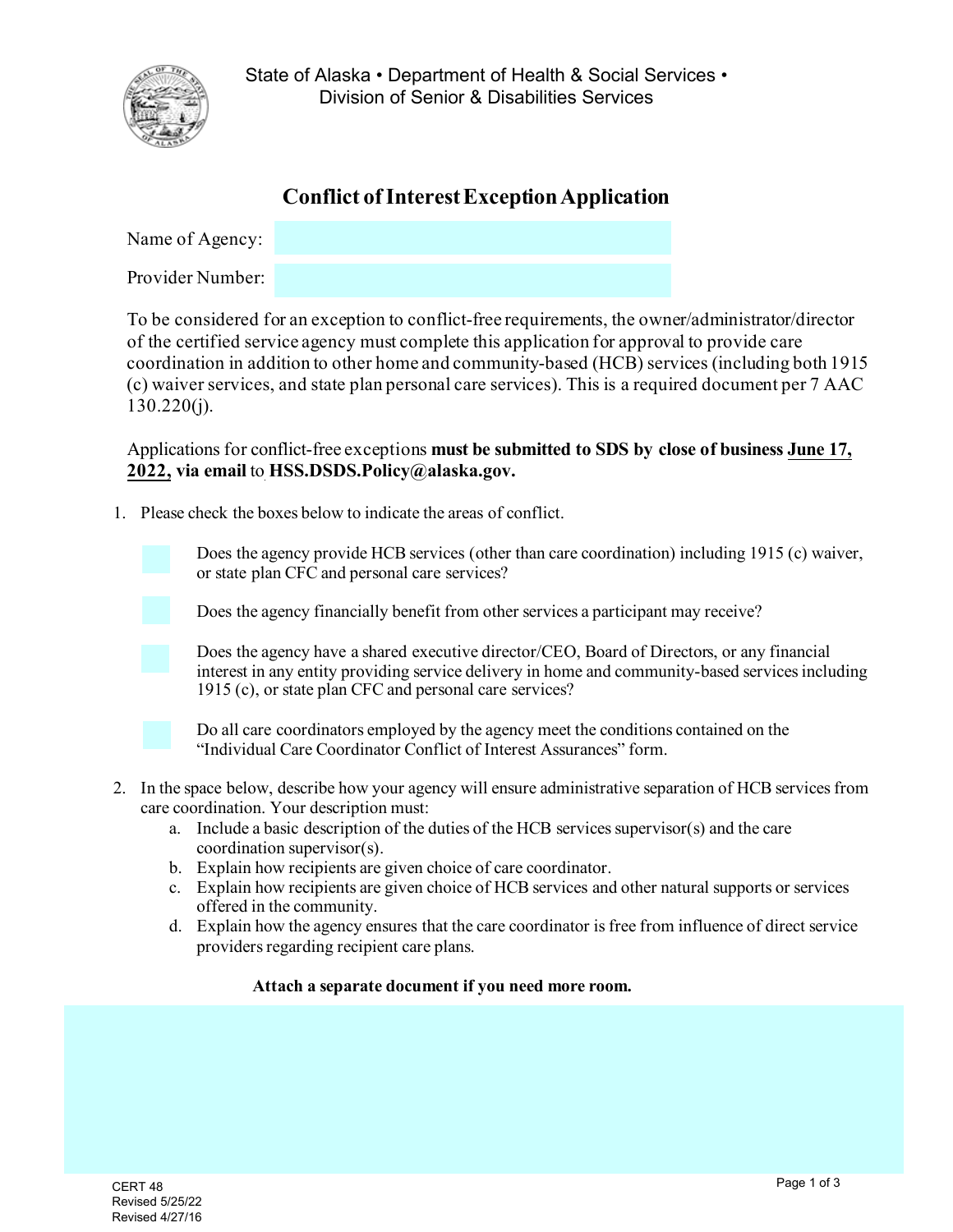

- 3. Attach an organizational chart that includes position titles and names of staff (use "vacant" if position not filled), and that clearly demonstrates two separate supervisors (one supervisor of for care coordination and one supervisor of HCB services).
- 4. Attestations:
	- 1. I attest thatthe agency has and uses a plan/policy/procedure to ensure administrative separation of HCB services from care coordination. This plan/policy/procedure ensures that:
		- a. The agency has administrative separation of supervision of care coordination and HCB services.
		- b. The attached organization chart shows two separate supervisors, one for care coordination and one for HCB services.
		- c. Care coordination recipients are offered choice for HCB services between and among available service providers.
		- d. Care coordination recipients are not limited to HCB services provided only by this agency.
		- e. Care coordination recipients are given choice of care coordinators within the agency.
		- f. Disputes between care coordination and HCB services units are resolved.
	- 2. I attest that the agency has and uses a plan/policy/procedure to implement dispute resolution. This plan/policy/procedure ensures that:
		- a. Recipients are free to choose or deny HCB services without influence from the internal agency care coordinator and HCB service staff.
		- b. Recipients choose how, when, and where to receive their approved HCB services.
		- c. Recipients are free to communicate grievance(s) regarding care coordination and/or HCB services delivered by the agency.
		- d. The grievance/complaint procedure is clear and understood by recipients and legal representatives.
		- e. Grievances/complaints are resolved in a timely manner.
	- 3. I attest that outcomes/evidence of the above methods are or will be made available by report to Senior and Disabilities Services upon request.
	- 4. I attest and understand that the agency must have each individual care coordinator complete a Conflict-of-Interest Assurance form for each recipient and maintain this form in the recipient's file.
	- 5. I attest and understand that each individual care coordinator may not have any conflict of interest with recipients they serve.